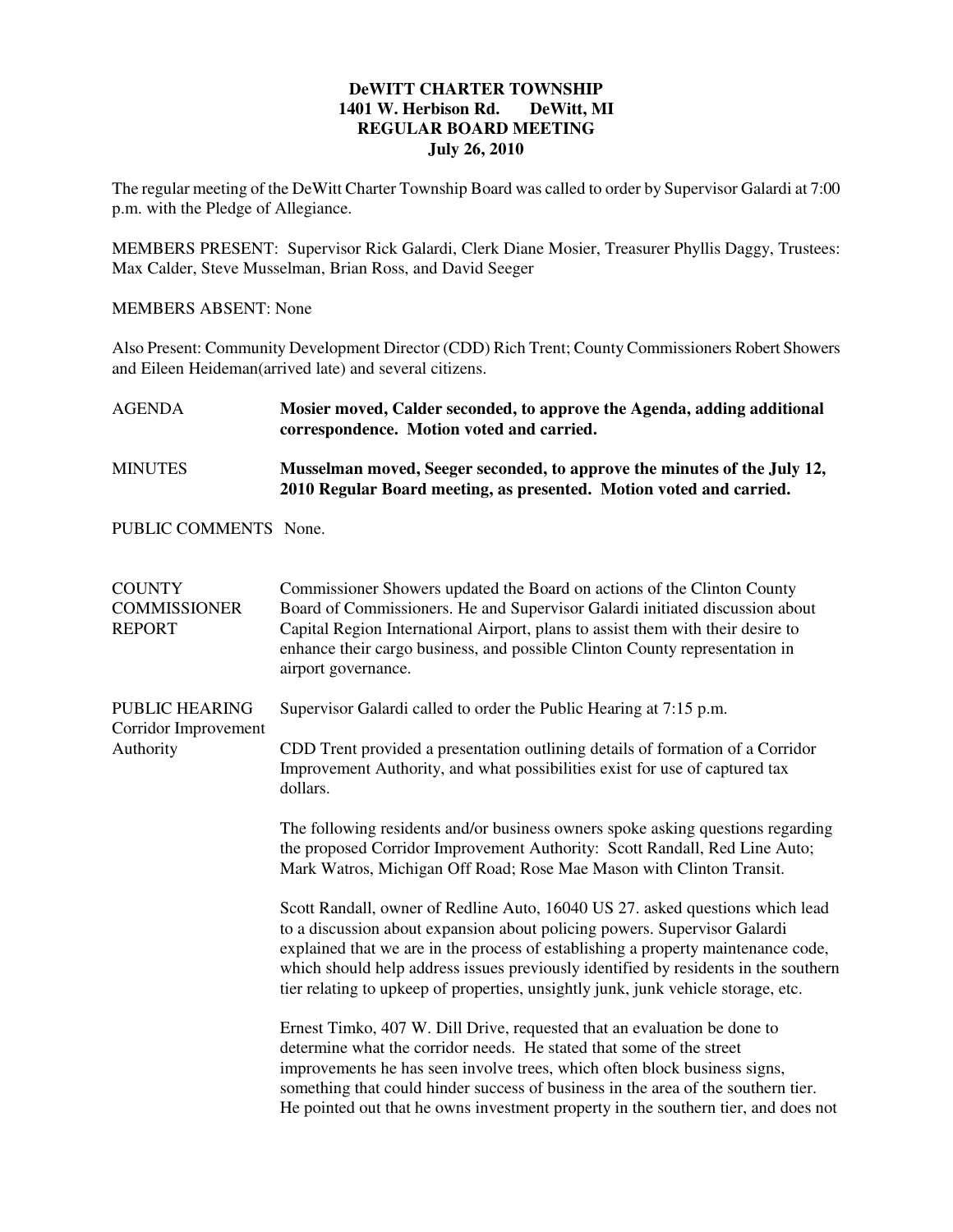## Township Board Minutes

July 26, 2010 Page 2

want to be forced to make improvements to the property until the time is right for him to capitalize on his investment.

Mark Watros, owner of Michigan Off Road, 16214 S. US 27, pointed out that these are bad economic times, and businesses in the area are struggling, and this would not be a good time to make further demands of business owners.

Rose Mae Mason, Clinton Transit, stated that she believes this would be, in the long term, an investment which will, at some point, bring in additional tax dollars.

Butch Mohre, owner of Mohre Soft Water, stated that this area needs help, or a "shot in the arm" so he says "let's do it". He pointed out that it has to begin somewhere and we can only change the future, not the past.

CDD Trent's Staff Report, dated July 21, 2010, provided an overview of the background and next steps in the formation of a Corridor Improvement Authority.

## **Mosier moved, Seeger seconded, to adjourn the Public Hearing at 8:46 p.m. Motion voted and carried.**

Discussion determined that the corridor in the southern tier will not be the "Pleasantville" shown in the example pictures, but could see significant change if dollars could be captured and reinvested in the area. No action was taken, and the issue is scheduled to be before the Board for action on September 27, 2010.

CORRESPONDENCE Correspondence included the following: invitation to the Appreciation Picnic; Activity Report; and email from Jim McGinn regarding the Meadows Celebration; DeWitt Township Fire Department Burning Issues Newsletter; Meadows sponsor thank you letter and sponsor list; information from the Michigan Township's Association on gravel pit litigation; a draft of the proposed Medical Marihuana Ordinance.

| <b>COMMITTEES &amp;</b> | Calder moved, Mosier seconded, to receive and place on file the draft    |
|-------------------------|--------------------------------------------------------------------------|
| <b>COMMISSIONS</b>      | minutes of the Planning Commission meeting of July 6, 2010. Motion voted |
| Planning Comm           | and carried.                                                             |
|                         |                                                                          |

UNFINISHED None. **BUSINESS** 

NEW BUSINESS CDD Trent reviewed his memo dated July 20, 2010.

**Musselman moved, Calder seconded, to approved, based on a unanimous recommendation of the Planning Commission, Special Use Permit 10-990002**  SUP10-990002 **from Soldan's Feeds and Pet Supplies to display and sell metal accessory**  Soldan's **structures on the property located at 12286 US 27, DeWitt, Michigan, on the following basis: 1)upon compliance with the conditions of the Special Use Permit, the plans will comply with the standards of the Basis for**